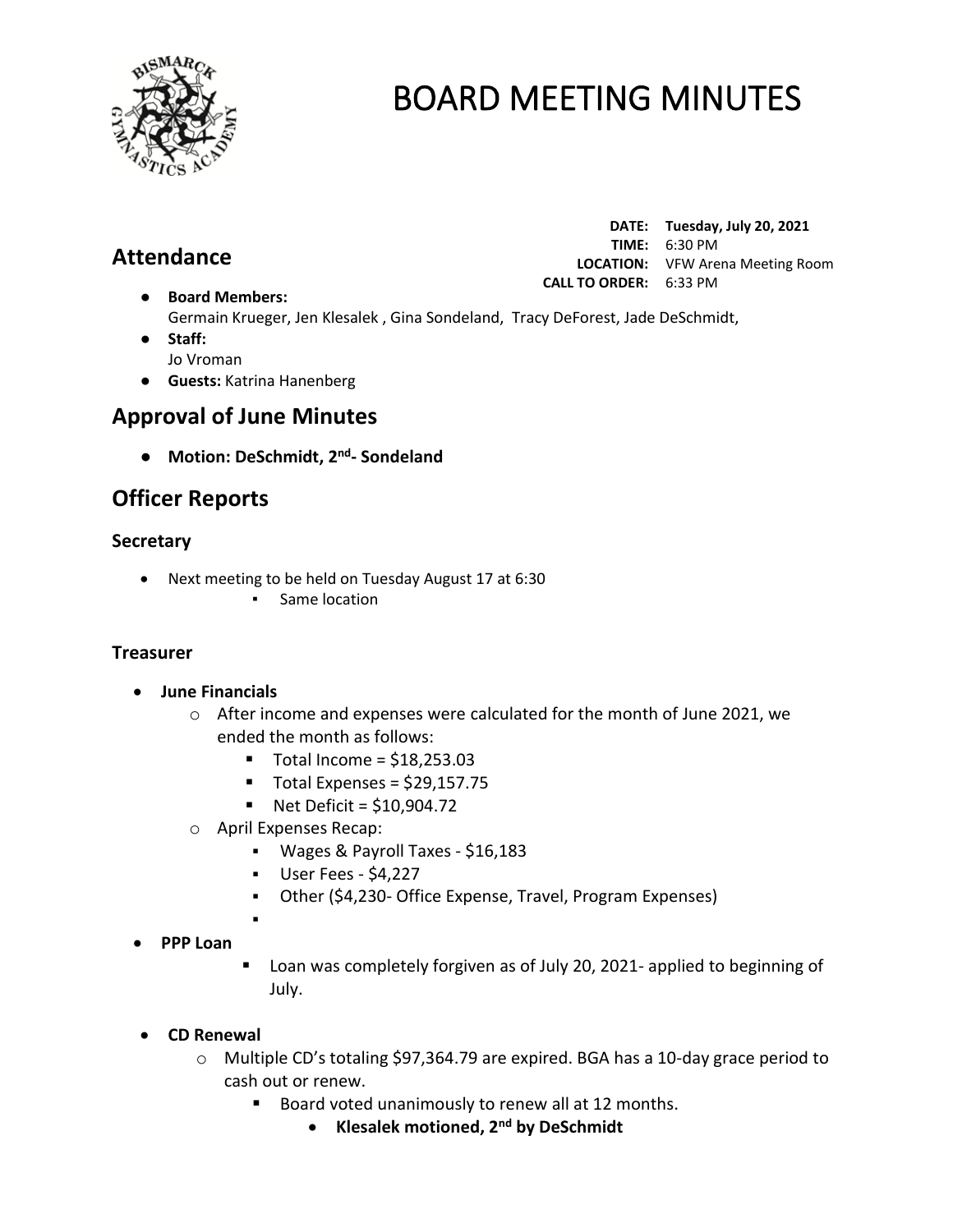

### **Vice Chair**

● No Report

### **Chair**

● No Report

### **Business/Program Reports**

## *Competitive Program Report*

#### **Optional Levels:**

- On June  $21^{st}$ , Gabby Stillwell began her new position of Compulsory Head Coach. She has been working collaboratively with Torrea to create more streamlined lesson plans than have been in place in the past. Gabby has taken over the lesson planning for the Compulsory levels while Torrea has continued lesson planning for the Optional levels as well as Pre-Comp.
- Twelve gymnasts from the Training Level 6+ group took a "field trip" to American Gold Gymnastics on July 6-8 to practice with their Competitive Team. It was a fantastic opportunity not only for the girls to step outside of their comfort zones and try new things, but it also helped Torrea in learning and growing within her role in the Competitive Program.
- Since returning from our Fargo trip, lesson plans have been more circuit-based which has led to more work being accomplished at practice. The athletes have been training more upgrades over the past few weeks in preparation for level placement testing in early August.
- The Training Level 6+ group have noticed physical changes from their new conditioning regimen that was introduced at the beginning of the summer. Phase 2 of their Strength Training a la Geoff West was introduced during the second week of July.
- Jade and Torrea worked together to create a practice schedule for the fall. That information will be relayed to parents of Team athletes within the next few weeks.

#### **Compulsory Levels:**

• The training level 3-6's were working on drilling and upgrades. They internally focused on transitioning to new coaching and building up their discipline. We added dance into the weekly work outs to promote presentation and flowing movement. In the month of June the girls definitely have improved in their determination, attitude, and willingness to try. My goal is for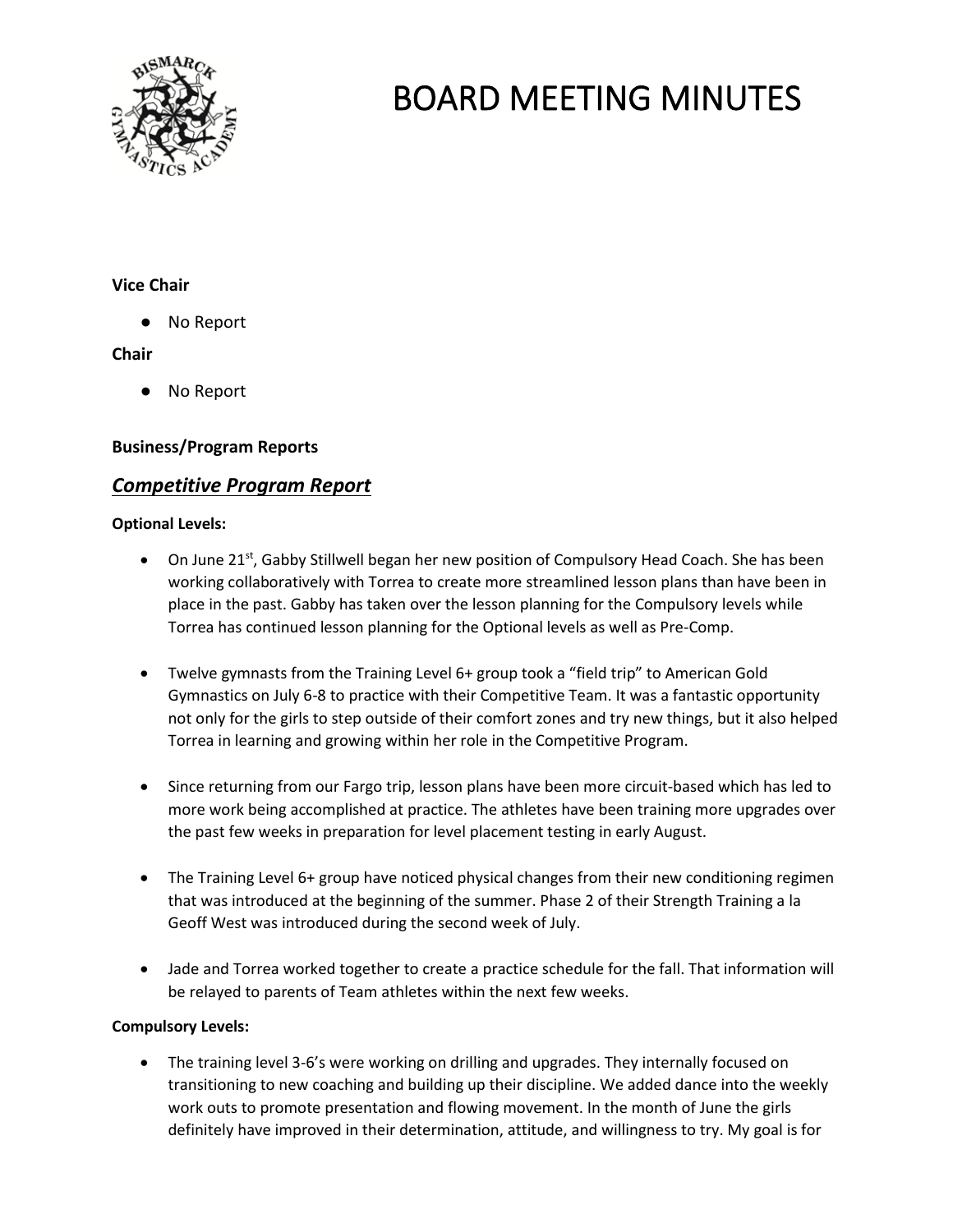

July to be the time to try new things and become confident in their skills before testing for their level placement.

## *Recreational Program Report*

• Torrea has continued scheduling, lesson planning and putting out weekly rotation schedules while Jo has assisted with staff management. We held registration for our Summer II Session on July 6-8. Jo manned the fort for registration as Torrea was out of town with the Competitive team.

### **Current numbers for the Summer II Session are as follows:**

Parent-Tot: 22/24 (4 class offerings) Tumbling Tots: 84/84 (14 class offerings) Daycares: 55/55 (6 class offerings) Hot Shots: 12/16 (2 class offerings) BIO: 8/8 (1 class offering) Beginner Girls: 80/80 (10 class offerings) Beginner Tumbling: 55/56 (7 class offerings) Intermediate Girls: 27/40 (5 class offerings) Intermediate Tumbling: 20/24 (3 class offerings) Advanced Girls: 14/24 (3 class offerings) Advanced Tumbling: 8/16 (2 class offerings)

Total Recreational Numbers: 385/427= 90% capacity (61 class offerings)

### **Show Team:**

• Show team was able to start preparing for their shows at the end of July. The teams have been heavily focusing on partner tumbling and learning to do their skills in unison with their new partners. We also have been doing lots of endurance and muscle building to help the gymnasts feel confident in their ability to make it through a show.

### **High School:**

• Jo sent out registration information specific to high school classes in addition to Torrea's general rec / high school registration emails. This seemed to help with the confusion experienced in previous sessions regarding High School class registration.

#### **Current numbers for the Summer II Session are as follows:**

Monday: 20/20 Tuesday: 17/20 Wednesday: 20/20 Thursday: 12/20

High School Numbers: 69/80 = 86% capacity (4 class offerings)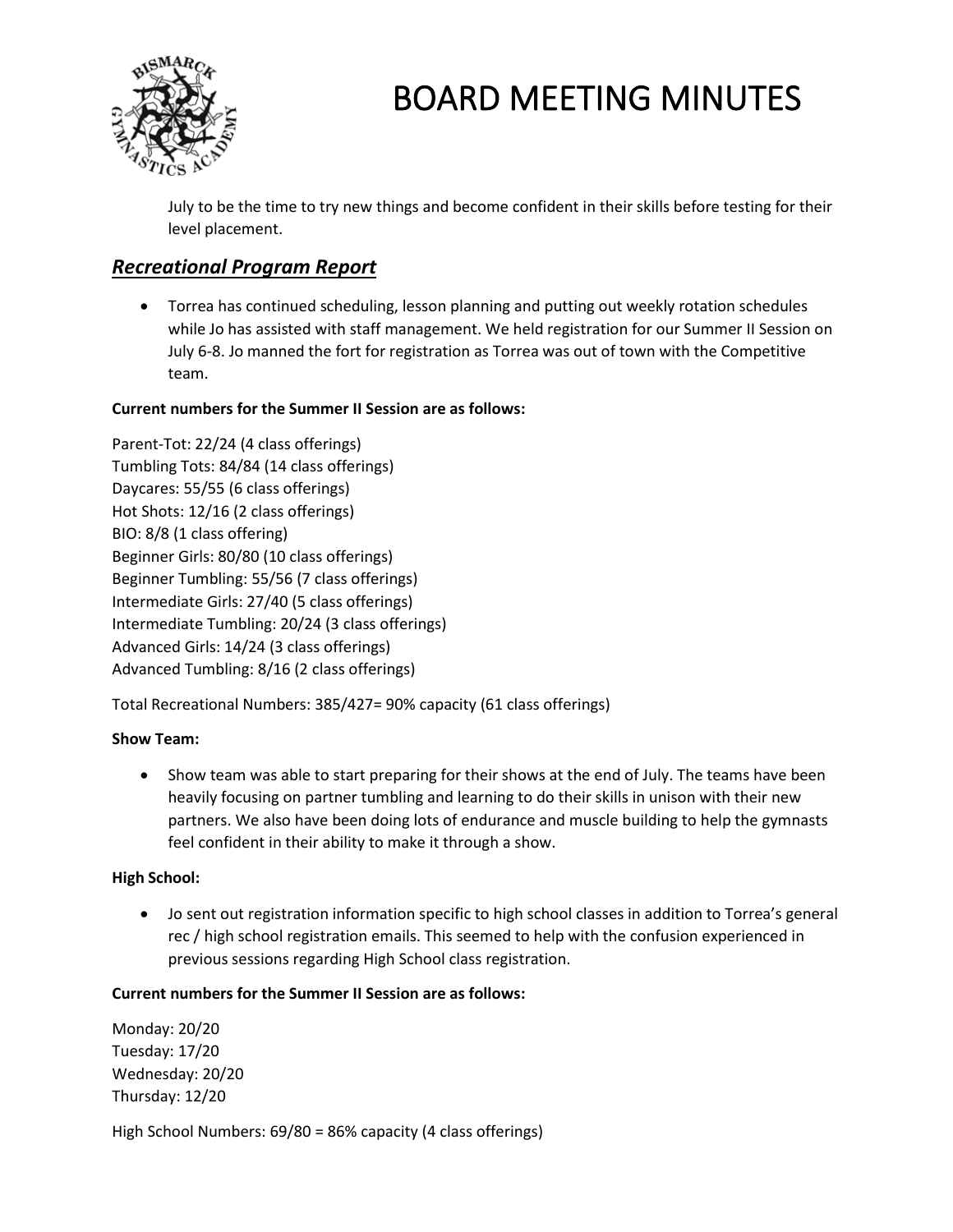

- Rachel made a request for a second coach to be staffed on Thursdays when High School has 12 athletes enrolled. We were not financially able to add Gina on as a secondary coach, but Zoe Prince had availability in her schedule, so she has been added to Thursday's practice time.
- Jade, Germain, and Torrea sat down for a meeting with Dave Zittleman, Kevin Klipfel, and Rachel to discuss scheduling / gym space. With Jade's help, a rotation schedule for high school season was put in place. High school and USAG will both have access to 2 events at a time. BPS volunteered to split the cost of three sets of space savers and an additional single bar that will provide more equipment for both programs. An estimate of costs will be submitted to BPS this week.

#### **Office:**

- Torrea and Jo have completed part time staff reviews and have applied necessary wage increases.
- Gina, Jo and Torrea have interviewed selected candidates and have selected our Part Time Administrative Assistant. BGA welcomes Angie Webb to the BGA family! She began training with Jo on the 5<sup>th</sup> of July.
- Jen and Jade have interviewed selected candidates for the full time Recreational Sports Manager and Facility Manager position with Torrea and Jo in attendance to observe and provide feedback. They have submitted feedback to the Board.
- Gina and Jo have begun working with our Padgett Business Services contact Joey Vrooman to develop systems to ensure financials remain timely and efficient. Angie and Jo have also met with Joey to train on system implementation.

#### **Fundraising:**

- **Car Washes:** We are confirmed for two car wash events this summer in the Dan's parking lot located at 3101 N.  $11<sup>th</sup>$ . St. for Friday July  $16<sup>th</sup>$  and Friday August  $13<sup>th</sup>$  from 1-4pm. The car washes will be competitive fundraisers. Promotion for these events has been sent to membership and on Facebook. We are partnering with Tires Plus and will have on site vehicle inspections for a suggested donation as part of the event. Gymnasts will be in attendance washing cars and demonstrating skills.
- **Scripts** We have families ordering cards and will continue to promote this throughout the year.
- **Pro-Shop:** The pro-shop has reopened for in person vending of leos, drinks, snacks, and BGA car/ water bottle stickers.
- **Throwback** Fundraising options are being offered until supplies are depleted.
- **Amazon Prime Day:** We promoted Prime day and will follow the information to determine how it affected BGA's Amazon Smile donations.

#### **Golf Scramble Summary 6.24.21**

• We completed the scramble with 34 golfers, 11 silent auction items, and all goods and services donated. We paid \$29 per golfer and the winning team prize a total of \$200. Feedback from the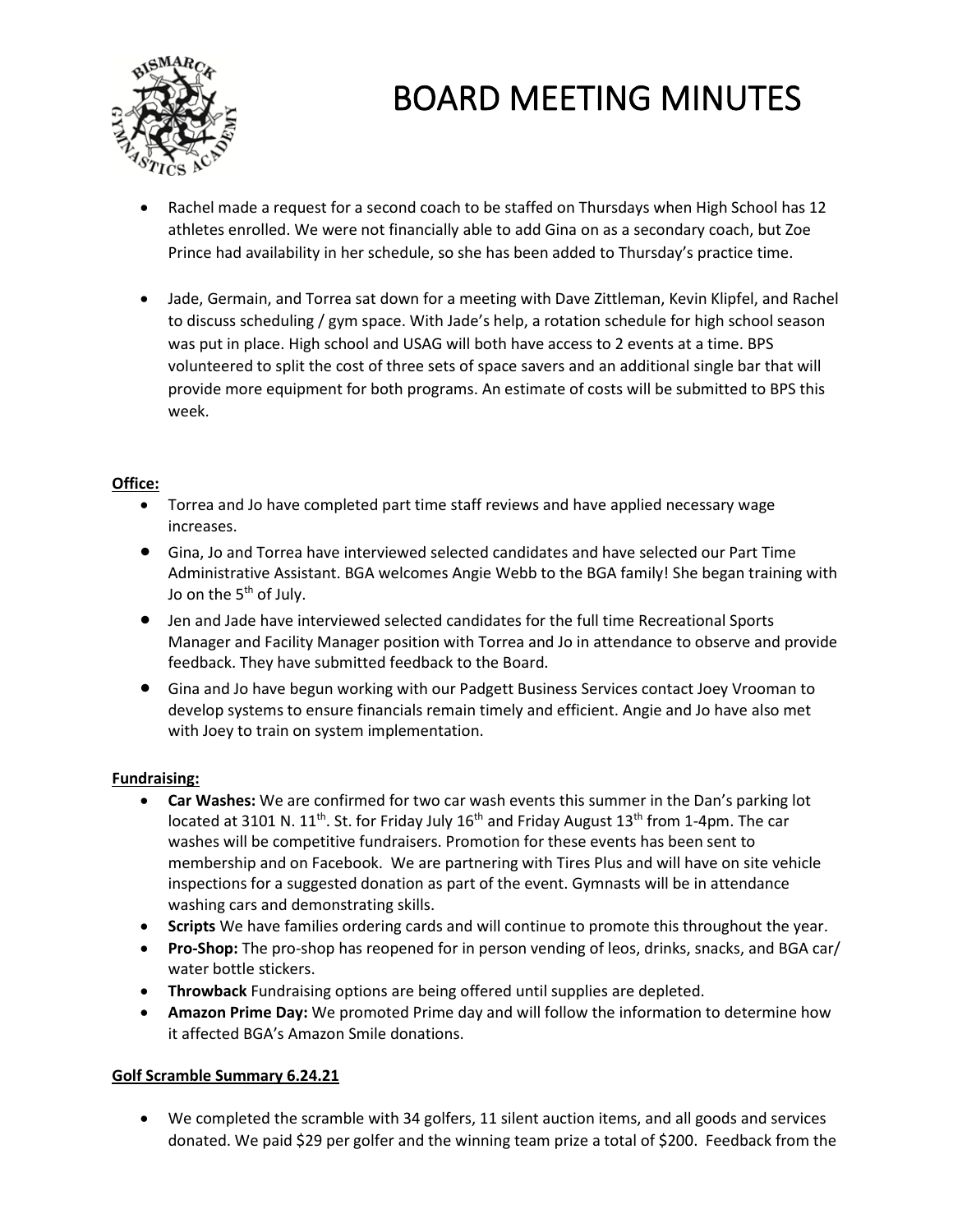

participants and sponsors was very positive. This should set us up well for next year's scramble. We have compiled a social media promotional thank you to our sponsors during and following the event including a video of golfers on their way out to the course, a live video with Torrea commentating the finale of the putting contest, and a post event video with music and photo compilation. Analytics show well over 1,500k views in 3days between them. The video compilation has been added to the BGA website on the golf scramble page and will remain there until planning begins in 2022 as a portion of our agreed-on sponsor exposure for partnering with us.

The final numbers for the  $1<sup>st</sup>$  annual golf scramble are:

- **Total intake= \$ 7,268.00**
- **Total expenses= \$ 1,186.00**
- **Total profit (in cash) = \$6082.00**
- **Total profit (in cash and in Kind) = \$11,422.00**

#### **Breakdown:**

#### **Profit:**

- 9 holes sponsored @\$500.00 each= \$4,500.00
- 1 good will Sponsor @\$250.00.
- 2 team registrations @\$500.00 each= \$1,000
- 2 single golfer registrations @ \$75.00 each= \$150.00
- 3 team registrations @ \$300.00 each= \$900.00
- Silent Auction and cash donations day of= \$468.00

#### **Expenses:**

- \$29.00 per golfer paid to Pebble Creek= \$986.00
- Winning Team Prize money= \$200.00

#### **In Kind donation values and estimates: 6.24.21 =\$5,340.00**

- Dakota community bank **\$400.00**
	- Elbow Room/ Roundhouse, Sysco North Dakota Wholesale (Bar and food accompaniments) **\$800.00** Nutrition on 43rd **\$250.00** Bismarck Sign Company **\$1,000.00** Black Leg Brewery (beer)**\$500.00** Basin Electric **\$170.00** Phantom Advertising **\$1,000** Ace Hardware **\$80.00** Elbow Room/ Roundhouse (silent Auction) **\$250.00** Black Leg Brewery (silent Auction) **\$ 300.00** Karmin's Kitchen Table \$50.00 x2= **\$100.00** Fundraising University **\$140.00** Medicine Shoppe **\$100.00** Golf Etc. **\$100.00** Blink Eyewear **\$150.00**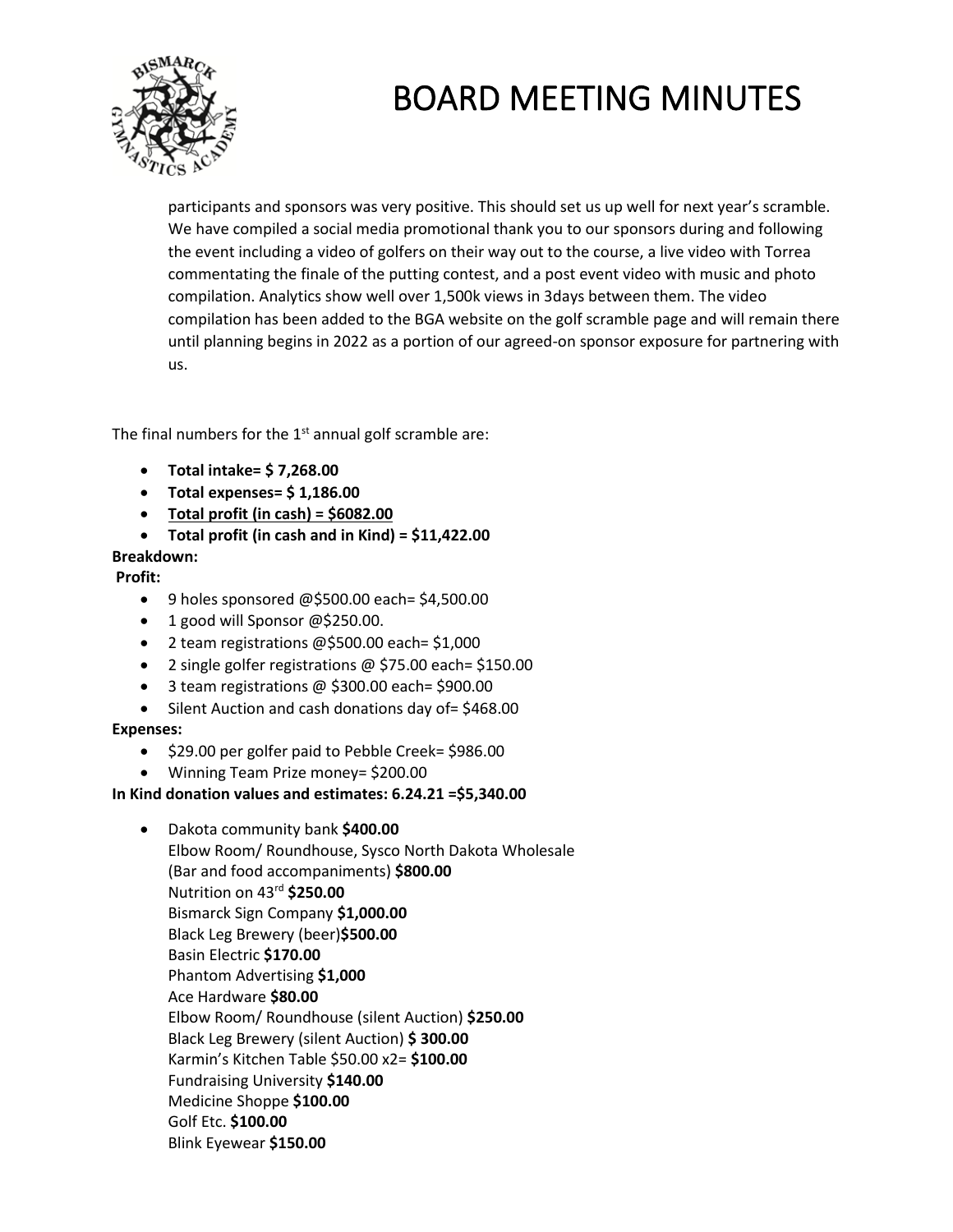

#### **Future Planning:**

• Tina and Jo have met and are in process of planning the 2021-2022 fundraising calendar for BGA. We are seeking partnerships and have determined some best practices moving forward. Jo will update the board as necessary and will place planning documents and summaries on the Teams Business and Community files.

#### **Sponsorships:**

• We have received approval for the donation request form to American Bank Center to sponsor our scholarship program again this fiscal year and have invoiced the bank. We have received payment.

#### **Wall Advertising:**

• We will begin having 4x8 sponsor signage designed and hung in the gym by Bismarck Sign Company. We have contacted BRPD and have received permission on banner size and payment to BPRD for in cash sponsor banners placed in BGA space. BPRD has been paid 10% of the sponsorship monetary value per our user agreement.

#### **Grants:**

• Our match grant request for the single rail pit bar has been approved by BPRD and the grant award contract has been signed. The Pit Bar is being ordered and BPRD will invoice BGA for the remaining amount.

#### **Covid- 19:**

• The gym remains open at a level 6 welcoming pre-school/ day care classes, Hit open gym, homeschool classes. All guidelines and phases continue to follow Dept. of Health recommendations.

#### **Charitable Gaming:**

• We have completed documentation listed by the checklist provided to BGA by AGS and have it available on Teams. We should now be able to submit all documentation for contract negotiation and application processes. We have met with Justin from AGS and discussed next steps in the application process.

#### **Community Outreach:**

• We are scheduled to participate in the Larks game on Tuesday July 27<sup>th</sup> and the Family Day River walk on Wednesday July 21<sup>st</sup>. The Larks game will also serve as a summer fundraising event for BGA. We will also be attending an automotive safety basics class with Tires Plus on Tuesday the